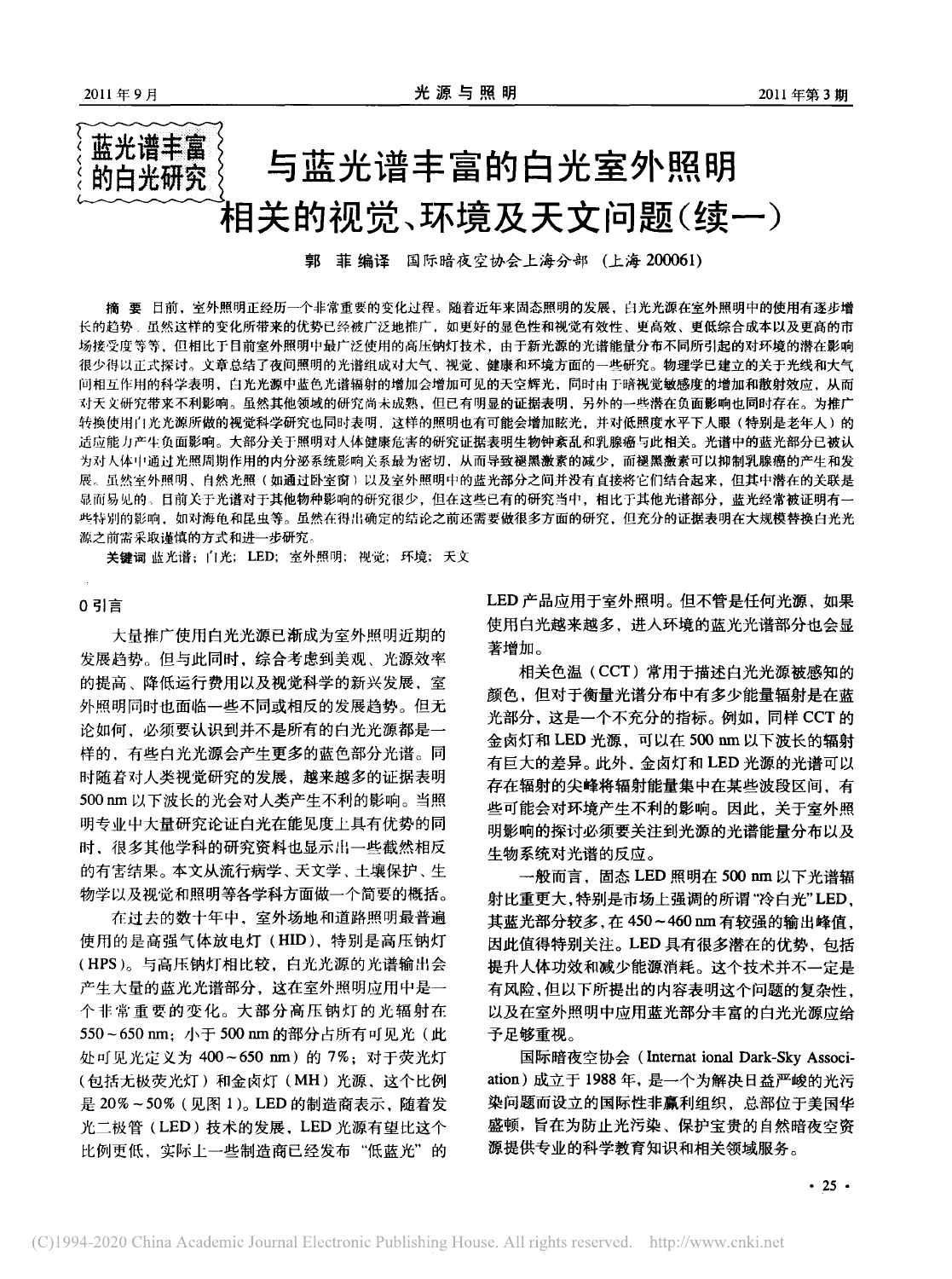本文以光线通过大气传播相关的物理过程为基础, 对人的视觉和照明相关作用展开讨论,然后对人类健 康及环境的影响作出简要概括,最后再考虑天文学和 景观方面的相关问题。



图 1 高压钠灯、金卤灯和白光 LED 典型的光谱能量分布

# 1 物理过程

在 19世纪和 20世纪早期,光通过分子和悬浮微 粒之间的相互作用现象已被发现,并在基础物理学中 作了阐述。分子的散射最早是由 John William Strutt, Baron Rayleigh (Strutt, 1871) 发现, 并从此被称为 雷利散射 (Rayleigh Scattering)。雷利散射与波长和分 子横截面σR紧密相关,散射强度与波长的四次方成反 

在日常体验中,较短波长的光易被散射,因此白 天晴空会呈现为蓝色。相比于其他较长波长的光,人 工光源发出的蓝光谱部分辐射更容易被分子散射。Garstang (1986, 1989) 使用以下的数值来表述天文学中 以 550 nm 和 440 nm 波长为中心的 V 和 B 通带的广域 光谱上散射分子截面的关系。

以上的比例关系 (11.36/4.6≈2.5) 表明 440 nm 的光线在分子中的散射约为 550 nm 光线的 2.5 倍。由 于大部分光源辐射的光线是一定范围内的波长,某一 给定光源辐射出的光线发生雷利散射的数量取决于该 光源的光谱能量分布比重。不同光源有效的相对散射  $\cdot$  26  $\cdot$ 

可以通过雷利散射指数 (RSI) (Knox and Keith, 2003) 加以确定。对于一系列选定光源光谱的 RSI 与高压钠 灯的 RSI 的比值可以参见图 2。



图 2 相对于高压钠灯的雷利散射指数和选定光源的有效 RSI 波长 以及它们的暗视觉/明视觉比率 (S/P)

以上结果显示, 白光 LED 对分子的散射是高压钠 灯的 1.2~2倍; 荧光灯为 1.5~1.7倍, 取样的金卤灯 为1.5~1.8倍。

空气中并不是仅包含气体分子: 特别是在较低的 大气层中, 悬浮微粒或微粒物质是非常重要的组成部 分。光线和悬浮微粒的相互作用原理是有 Mie 和其他 人发现的(参见 Mie, 1908)。虽然这个原理比较复杂 并且依赖于微粒的尺寸和组成,但对于那些较低的大 气层中最重要的微粒, 悬浮微粒的散射仍然显示短波 长的光被散射的程度更大, 特别是微粒的尺寸与波长 成反比时 (Garstang, 1986):  $\sigma_R \propto \lambda^{-1}$ .

相比于对分子的散射而言, 在大部分情况下光对 悬浮微粒总的散射程度更大 (Garstang, 1986), 但要 求的角度有所不同:悬浮微粒在前向散射程度比较大; 也就是说,其散射光和它原来的入射光方向偏离不大。 光对于气体分子的散射则更为均匀地发散到各个不同 的方向。比较容易观测到受角度影响对悬浮微粒的散 射光现象就是在白天蓝色天空中靠近太阳的部分,会 更亮更白。尽管光对于悬浮微粒的散射总体而言比较 严重,但人工照明引起的天空辉光主要是由雷利散射 决定的,其结果与光的波长紧密相关。

在实际的大气中包含有气体分子和悬浮微粒,和 光波长紧密相关的雷利散射虽然不能被消除,但也相 对减弱。这意味着在有薄雾的大气中, 例如在污染相 对严重的城区中,天空看上去没有那么蓝或白。在这 种情况下蓝光谱丰富的光源相比于高压钠灯等黄光光 源散射情况仍然比较严重,但相比于悬浮微粒较少的 大气而言会相对好一些。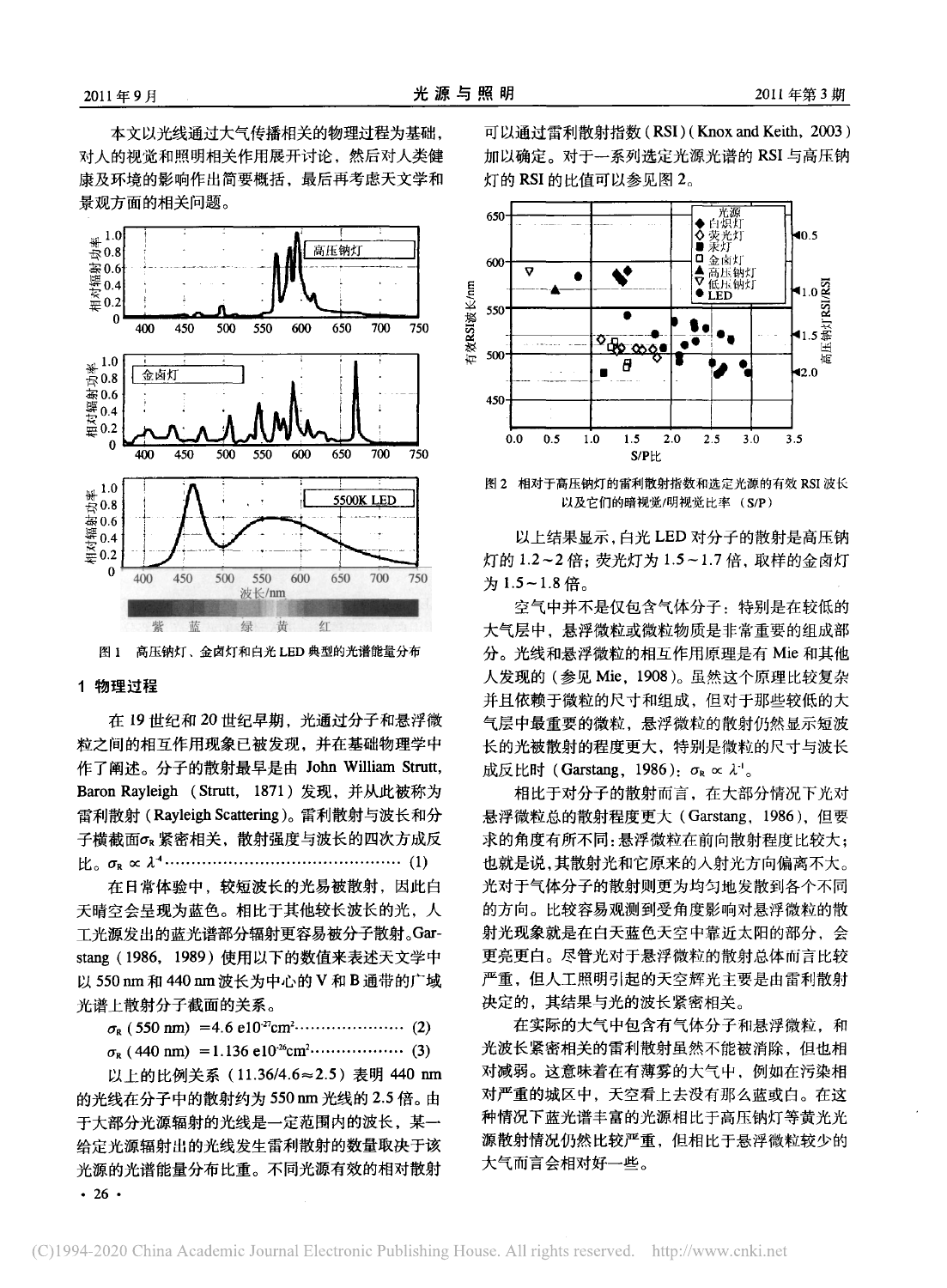最后,我们看看各种形式的散射会产生的一些重 要的影响。当光线通过大气长距离传输的时候,越来 越多的光线会被散射掉, 同时根据以上分析, 由于波 长关系, 蓝光比黄光或红光损失更多。这种现象在薄 雾天气下更为明显。平时我们较常看到的现象就是日 落或太阳接近地平线时的红色云彩。对于人工照明, 对蓝光的强烈散射在靠近光源的区域特别明显、如市 区或城市附近,但随着距离的增加而有所减弱(Luginbuhl 等, 2010)。光散射的增加和光吸收之间的紧密 联系必须严格加以理解。虽然随着距离的增加,对蓝 光谱丰富的光影响会比黄光谱丰富的光相应减弱得更 快。这种减弱是由城市附近区域内光线中短波长光引 起的。换而言之,远距离减少的影响是以近距离影响 增加为代价的。对于清洁的大气、总体而言被散射的 光比较少,但影响的范围会更大;对于有薄雾的大气, 比较多的光线被散射, 因此对天空辉光的总体影响会 更大, 但更集中于光源的周边区域。

# 2 人的视觉

一些研究表明, 蓝光谱丰富的光线在某些情况下 更有利于人类视觉。虽然 Berman (1992) 的研究只涉 及明亮的室内照明,但他指出:"仅用明视觉照度是不 能充分描述视觉系统的光谱反应",应该还有其他尚未 在 CIE 光适应曲线中描述潜在的相关光谱反应特性。 但环境照明水平降低,人眼会对较低的照明水平调节 适应, 视觉功能会变得更加复杂。在夜间, 人的室外 视觉在存在人工照明的情况下与视网膜上的杆体细胞 和锥体细胞均相关并复杂作用, 视觉作业会混合暗视 觉(杆体细胞)和明视觉反应(锥体细胞)。杆体细胞 对蓝光波长更为敏感,为此会认为蓝光在低照明水平 下对视觉更为有效,因此室外人工照明应该增加使用 蓝光谱丰富的光源。

一些研究者 (例如 Ikeda and Shimozono, 1981: Sagawa and Takeichi, 1986; Trezona, 1991) 已着手 通过中心凹亮匹配对在中间照明水平下的视觉光谱反 应的动态变化(Purkinje shift Purkinji 漂移)加以调查 研究(中间照明水平 是指介于定义暗视觉反应极低照 度水平和用于定义明视觉反应较高照度水平之间的照 度水平);而另外一些研究者(如 He 等, 1998, Lewis, 1999) 则使用中心凹、旁中心凹以及其周边区域的刺 激反应时间的方法。类似的文献已经被作为被中间视 觉反应功能的基础, 在这种情况下杆体细胞和锥体细 胞同时都对视觉作用有贡献。然而, 在中间视觉条件 下的视觉特性在何种程度影响实际的照明应用还存在 着一些不确定性。

特别需要提出的是,不同的视觉性能测定方式会

形成不同中间视觉曲线。对于外围目标反应时间的测 量表明当亮度达到1.0 cd/m2时会出现"Purkinje漂移", 而有些测量则要在活应水平低至10倍即 0.1 cd/m2. 少 数几个甚至低至 0.01 cd/m<sup>2</sup> (Rea 等, 2004)。有些研 究通过颜色路径来模拟中间视觉功能,这种情况下 S 锥体细胞比杆体细胞起到更大的作用(Walkey et al., 2006)。因为典型的室外照明水平通常只覆盖到中间视 觉范围中比较明亮的那部分,所以具体的反应和影响 眼睛对光谱敏感性是一个非常关键的问题。取决于不 同的研究和视觉性能测定方式,中间视觉与室外照明 设计的相关性有可能是非常有意义的。但也有可能这 样的关联仅仅是理论上而言。

这方面的研究存在着一些不确定性,包括哪种视 觉刺激是具决定性的、中间视觉光谱反应模式是如何 构成, 哪种视觉性能指标设计是最适合的, 以及杆体 细胞和锥体细胞之间的相互作用,中心凹、中心凹周 边和外围对刺激的权重等等。所有这些因素如何与照 度水平随时间的适应性之间相互关联,可能不一定能 够最终通过一个统一的光度系统来实现,但也使这个 研究领域变得非常有意思。有一点非常清楚的是, 对 于低照度水平下的视觉性能并不仅仅是暗视觉反应, 而且中间视觉反应也不会是唯一的。

尽管中间视觉的照明水平具有复杂性和不确定性, 虽然北美照明学会(IESNA)作为官方代表并没有明 确表态,但一些评论家和生产厂商对于蓝光谱丰富照 明产品的光输出推荐或实际上在使用一些修正因数 (Lewin, 1999; U.S. Dept. of Defense, 2006; Berman and Josefowicz, 2009)。在这些修正因数经常被提及 的同时,很多关于这方面的建议往往比提出者原所预 期的更广泛地使用: 如果你在网络上搜索名词"有效 光通系数 (lumen effectiveness multipliers)"和"瞳孔 流明(pupil lumens)"会发现成千上万个结果,其中 很多来自厂商的网站上。这些修正因数的应用在英国 已经获得官方的认可(例如, BS 5489-2: 2003 "道路 照明设计规范")。对于蓝光谱丰富的光, 这样的加权 修正更清楚地表述了相关照明的实际效率, 从而也根 本性调整了这些系统的经济性评价。

2009年11月15日, 北美照明学会 (IESNA) 发 布了一个立场声明。声明指出, 除在 IESNA 其他文件 中特别指出的例外, IESNA 照明手册中定义所有 IESNA 的推荐值与视觉发光效率函数一起使用 (IESNA, 2009)。而那些例如用于决定 S/P 比、"瞳孔 流明 (pupil lumens)"、"有效光通系数 (lumen effectiveness multipliers)" (Lewin, 2001) 等光谱加权函数 均不被批准。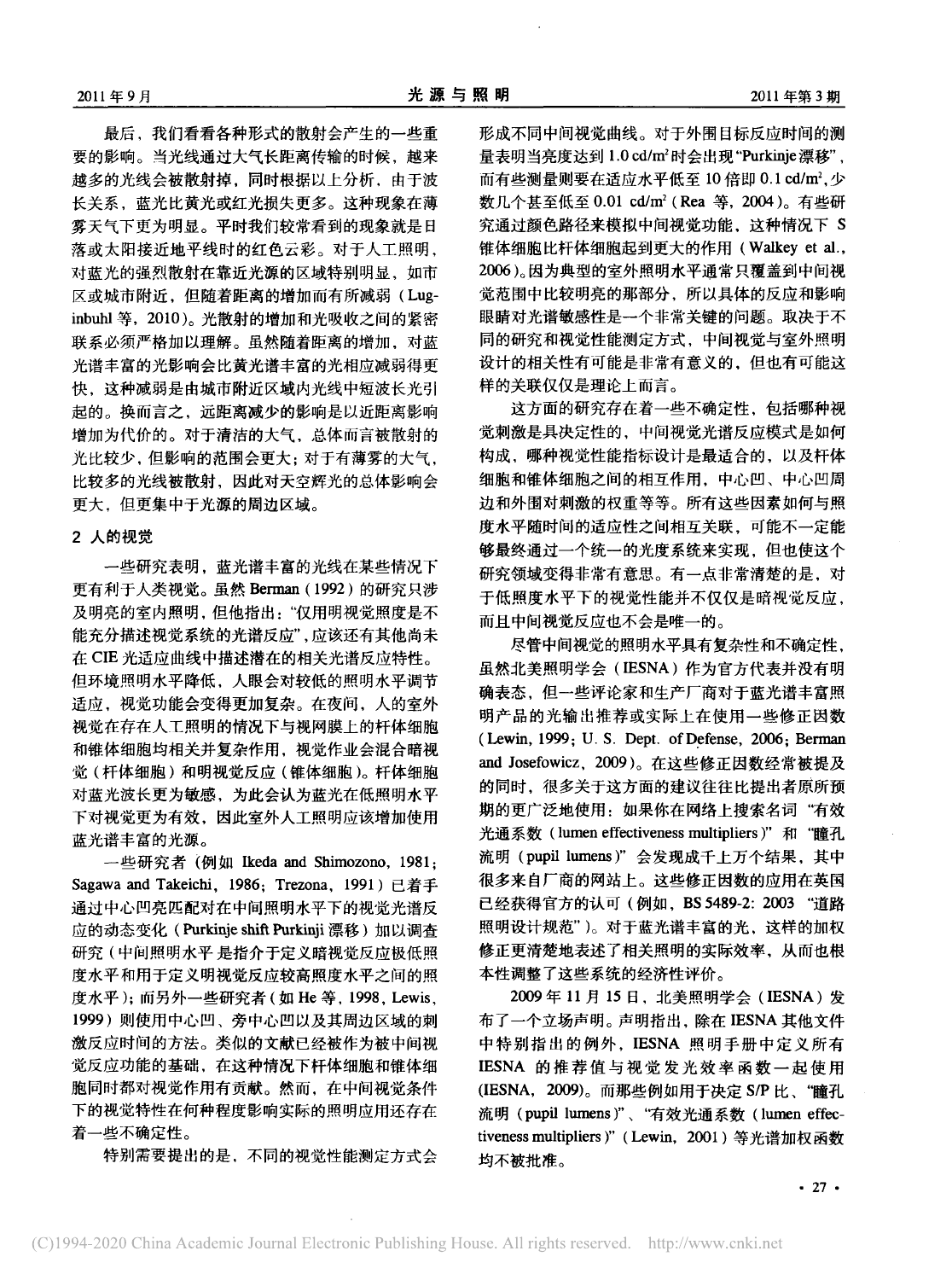2009年4月1日, 国际照明委员会(CIE) 发布 了中间视觉性能的技术委员会报告、详细地描述了一 个推荐的中间视觉光度学系统 (CIE 2009)。他们的结 论是明视觉和暗视觉模式之间存在着一个对数线性转 换,将眼睛的亮度和彩色系统加以调和,同时选择一 个由 Rea 及其他人提出的 USP 系统(2004)和由 Goodman 及其他人提出的 MOVE 系统 (2007) 之间的上阈 值。这个对数线性转换与实验室实验非常吻合。CIE 由此而得出的中间视觉亮度调整不象对于蓝光谱丰富 的光线的有效光通系数那么明显。虽然这个提出的中 间视觉光度系统从大量的研究中提炼出一个对于照明 工程非常实用的系统,但它并没有解决以下关于中间 视觉水平下蓝光谱丰富的光错综复杂的优势问题。

#### 3 瞳孔反应

一些研究显示,与明视觉亮度相比,瞳孔的大小 与蓝光光强的关联度更大 (Barbur 等, 1992), 尤其是 在较低的照度水平下这种效果更加突出。蓝光谱丰富 的光会使瞳孔收缩比黄光更小。虽然有时候杆体细胞 (暗视觉)反应会综合作用, 但研究表明瞳孔大小可能 更依赖于对蓝光敏感的 S 锥体 (Kimura 和 Young, 1999) 也就是锥体细胞和杆体细胞反应的结合, 对 490 nm 波长具有最大敏感性 (Bouma, 1962), 或者是 一个 L 锥体减去 M 锥体的机理(Tsujimura 等, 2001)。

在较低的亮度水平下,较小的瞳孔和相应较低的 视网膜照度可能会降低那些对与中心凹视觉或明视觉 亮度更紧密相关作业的视觉性能。瞳孔大小是一个重 要的可协变量, 应该通过一系列性能作业去检验, 而 不仅仅是反应时间,同时对中心凹注视的视觉作业上 低视网膜照度的结果没有被充分讨论。

# 4 适应

暗视觉过程比明视觉对光线感知阈值低得多 (Blackwell, 1946; Rose, 1948)。然而, 暗视觉和明 视觉系统并不是独立可叠加的视觉通道。暗视觉活动 表现在压制颜色 (明视觉) 的功能 (Sugita 等, 1989), 明视觉活动则压制低光的暗视觉功能(Stockman 和 Sharpe, 2006), 同时在中间视觉上限范围时杆体细胞 逐步饱和, 暗视觉敏感性降低 (Stockman 和 Sharpe, 2006)。人眼在明视觉和暗视觉模式间适应的时点和持 续时间也至关重要。特别要提出的是,蓝光下会增加 适应时间,而这个适应时间需要最大的暗适应敏感性 (Bartlett, 1965; Brown 等, 1969)。光色和暗适应之 间的关系通常为军人和天文学者所利用,他们使用红 光照明来保护暗视觉。

因此,暗视觉反应对低强度的蓝光最敏感,较高

强度(包括在中间视觉范围内)的蓝光, 抑制了对黑 暗的适应性,并表现为压制了暗视觉反应。现实中很 多情况涉及眩光源、糟糕的均匀度、粗劣的过渡、大 范围的照明水平变化和不同的适应时间尺度、因此以 上的考虑是非常有意义的,但同时我们对此的理解也 还是比较粗浅的。实验室的暗适应实验或在简化的道 路设计中关于蓝光的视觉优势在某些应用中并不能很 好地被体现出来。

### 5 眩光

室外被照环境中的眩光很少被量化。但它在人的 视觉过程中扮演着一个非常重要的角色。它能够产生 不舒适感觉,表现在它会引起转移注视、眨眼、斜视: 或直接降低视觉性能 -- 失能眩光 (De Boer, 1967)。 最早期的研究发现蓝光会引起更多的眩光(de Boer 和 van Heemskerck Veeckens, 1955)。之后的研究已经确 认这个发现并且表明 S锥体反应 (峰值 420 nm) 比杆 体(峰值505 nm)与不舒适眩光关系更为密切(Bullough 等, 2003; Kooi 和 Alferdinck, 2004)。

在 350~430 nm 的蓝光也被证明会使人眼晶体产 生荧光 (Zuclich 等, 2005), 会导致光幕亮度。对于 汽车上眩目"蓝头灯"的抱怨说明蓝光较多的头灯比 传统卤素头灯感觉眩光更严重(Macc 等, 2001)。Flannagan 等人 (1992) 发现较高亮度水平的卤素灯并不 会比较低亮度水平蓝光丰富的HID头灯产生更多的不 舒适感觉。

# 6 老龄化眼睛

随着眼睛的老龄化,对于达到同样的视觉敏锐性, 它要求更多的光线和更强的对比,同时对眩光更为敏 感。由于眼睛的透明度降低,特别在偏蓝光波段,同 时加上随年龄增长而减小的瞳孔尺寸, 视网膜照度会 更低 (Boyce, 2003)。虽然研究并未得出是否由于光 谱影响的结论,但老年人的眼睛也更容易患白内障、 黄斑变性、老花眼和青光眼。然而, 由于蓝光谱丰富 的光源会产生较多的不舒适眩光, 同时老年人对眩光 更为敏感, 蓝光谱丰富的室外照明被认为对老年人的 影响会比其他人群更多一些。在美国,年纪大于65岁 的人群占总人口比例越来越多,在20世纪这个数值已 比原来增加 10 倍, 从现在到 2030 年有可能会再翻倍 (美国人口普查局, 2008)。

#### 7 健康影响

人的生物钟是由视网膜中的非视觉光感接受器调 节, 其反应功能峰值在位于光谱中蓝光部分的 460 nm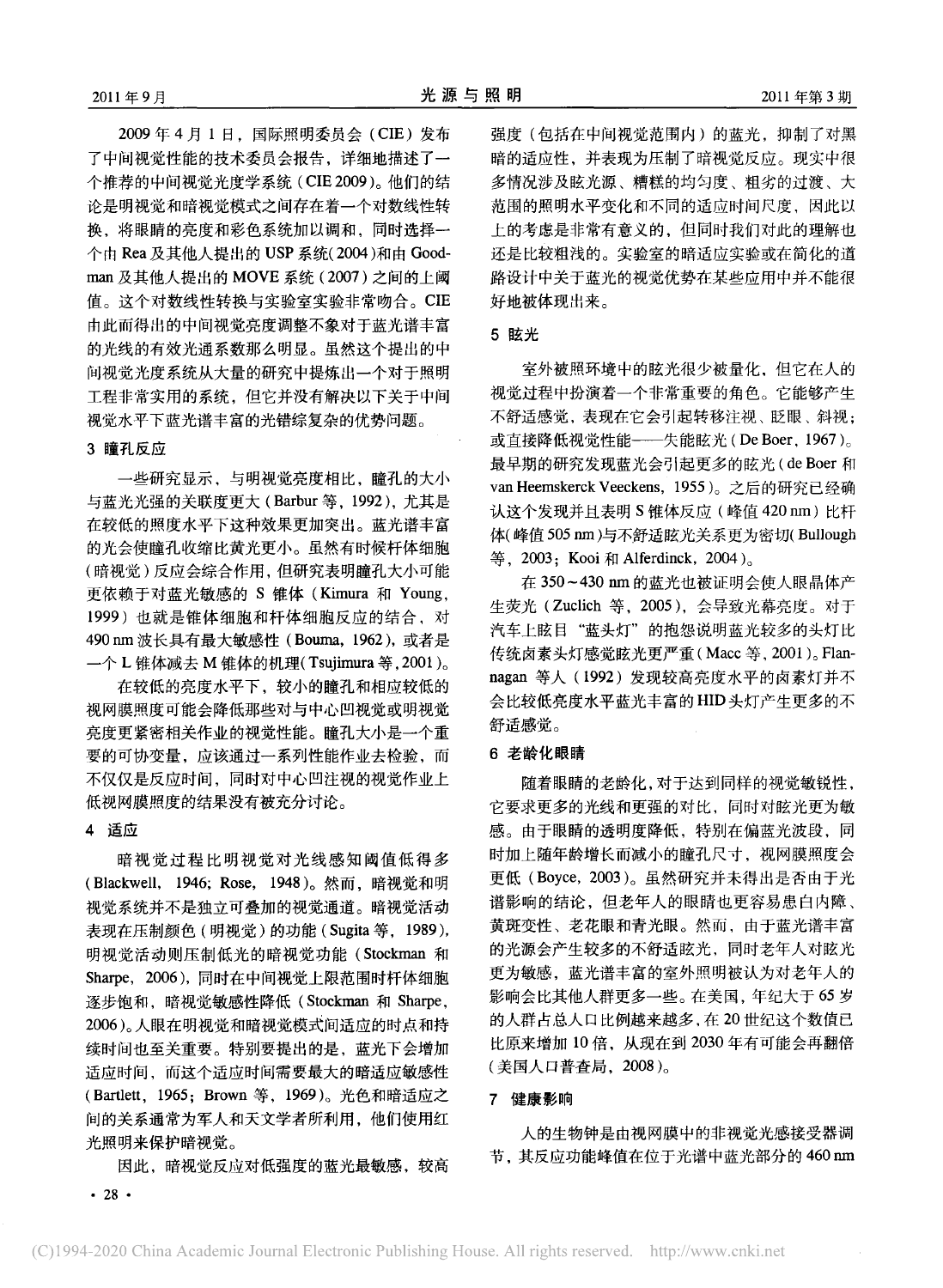附近(见图3);在夜间暴露在光线下,特别是在蓝光 谱丰富的光线、会抑制褪黑激素的产生(Brainard 等, 2001)。褪黑激素存在于在动物和人体内, 有些植物体 内也会存在。在人体内这种荷尔蒙调节人的睡眠规律, 同时在免疫系统中也扮演着重要角色。光线能被有效 地应用于室外去改变生物节律,也能带来一些健康和 生活方式的好处。室内照明完全由使用者控制,而人 对室外照明的控制则相应少一些。夜间,例如道路、 街区或邻居家的照明有可能会溢出到有人睡觉的屋里。 一些研究表明,产生干扰的照明阈值是很低的。2006 年、美国环境健康科学国家研究院已把夜间溢出人工 光的影响作为一个特殊的课题加以研究(Stevenson, 2007), 并由美国医药协会形成了一个决议 (2009)。 令人吃惊的是, 这个生物钟光感应系统在最近才被发 现 (Provencio 等, 2000), 这表明我们对夜间溢出光, 特别是蓝光谱丰富的照明,可能产生的潜在影响的理 解远远滞后于照明技术的开发和应用。在最近一个较 为全面的回顾中, Stevens (2009) 对超过一百篇与夜 间照明对人类生物钟、褪黑激素产生和乳腺癌的影响 研究相关的出版著作进行了总结。很多的实验室和流 行病学研究表明褪黑激素产生如果被抑制,会导致乳 腺癌的发生几率和恶化速度。此外,证据表明生活在 被照明城区环境中的人们产生乳腺癌的几率更大,但 患肺癌的几率并不会比平均值高、因为肺癌和褪黑素 水平无关。并非所有潜在的复合因素已全部排除,而 且对于现实情况中偶尔暴露在室外照明下, 以及与该 照明的光谱特性相关的关键性研究尚未公布。但是蓝 光谱丰富的光线对褪黑激素产生的影响, 以及褪黑激 素对人类癌症发生的影响, 在实验室实验中是无可争 辩的事实。Stevens 总结道: "照明对这个星球上生物 影响的水平 -- 仅仅现在才刚刚被认识到。对人类健



康而言,在夜间光和生物钟紊乱带来的众多潜在的负 面影响中,目前为止最大量的证据是在乳腺癌上。没 有一个实验可以证明其直接因果关系,正如一组研究 也不能证明以上因素中的仅仅其中一个。但是, 将它 们综合考虑,流行病学和基础科学可能会得出一个因 果性的"证据"(也就是专家的共识)。如果是这样, 那么对于建筑界和照明界就可能存在一个机会与科学 界协同工作,去开发一些新的照明技术可以更好地同 时满足夜间和日间的生物钟系统。"

尽管室外照明和癌症之间的联系尚未被明确,但 如果这个推断成立。这样的光线中蓝光成分将毫无疑 问是一个更为危险的因素。

# 8 环境影响

人工照明主要试图满足人类的需要,但一旦应用 在室外, 它就会辐射到环境当中, 有可能对其他生物 产生无意识的后果(例如 Longcore 和 Rich, 2004; IESNA, 2008)。据估计, 地球上大部分动物是在夜间 活动的; 夜间活动的倾向可能来源于躲避掠夺者、消 暑、便于猎食或其他各种因素(例如, Rydell 和 Speakman. 1994)。夜间环境照明水平的改变可能会干扰 动物栖息地导致其不能使用。环境中的人工照明因此 可能会被认为对动物栖息地有长期的损害性。"光污染 已证明会对自然环境中的行为和种群生态系统产生影 响——由于变化的光环境导致定向和偏好问题,相应 地也就会影响到动物的觅食、繁殖、迁徙和交流。" (Longcore 和 Rich, 2004)

自然主义者早在1883年就注意到人工光对野生动 物的影响,在1935年就对光色在其中的重要作用有所 了解 (Rich 和 Longcore, 2006)。人工光和野生动物 之间的关系很少会上升到研究层面, 去了解那些相关 问题的确定答案,比如引起干扰的照明阈值,或哪-部分光谱会影响某个物种的行为等。很多的研究只是 涉及是否有光,而不是深入了解光谱能量分布和生物 功能之间的联系。

然而,没有证据支持室外照明的光谱特性的变化 不会产生生物反应。鲜有例子表明增加蓝色光辐射比 黄光光谱丰富的照明对野生动物更有利。有一些例子 表明较短波长光线与生态问题相关(例如, Frank, 1988; Wiltschko 和 Martin, 2000; Nightingale 等, 2006),虽然一些研究也指出光谱的其他部分也存在可 能(例如, Philips 和 Borland, 1992; Wiltschko, 1993; Poot 等, 2008)。然而, 蓝光在大气中散射增加, 很多 生物系统对蓝光比较敏感,并且对水下环境的穿透力 更强 (Clarke 和 Oster, 1967), 这意味着更多地使用 蓝光谱丰富的光源可能更易产生严重的环境后果。

> (未完待续)  $.29.$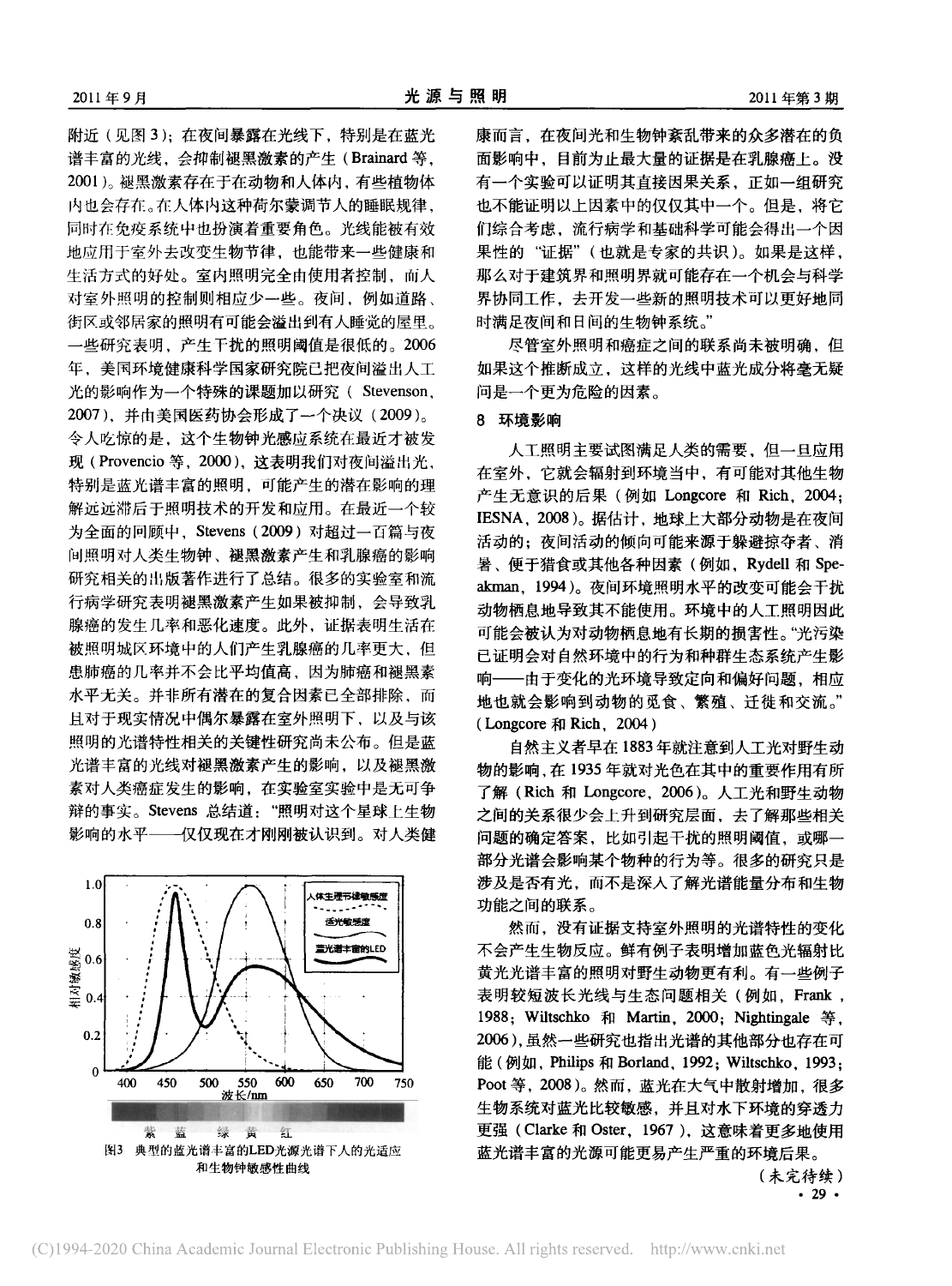



 $\cdot$  25  $\cdot$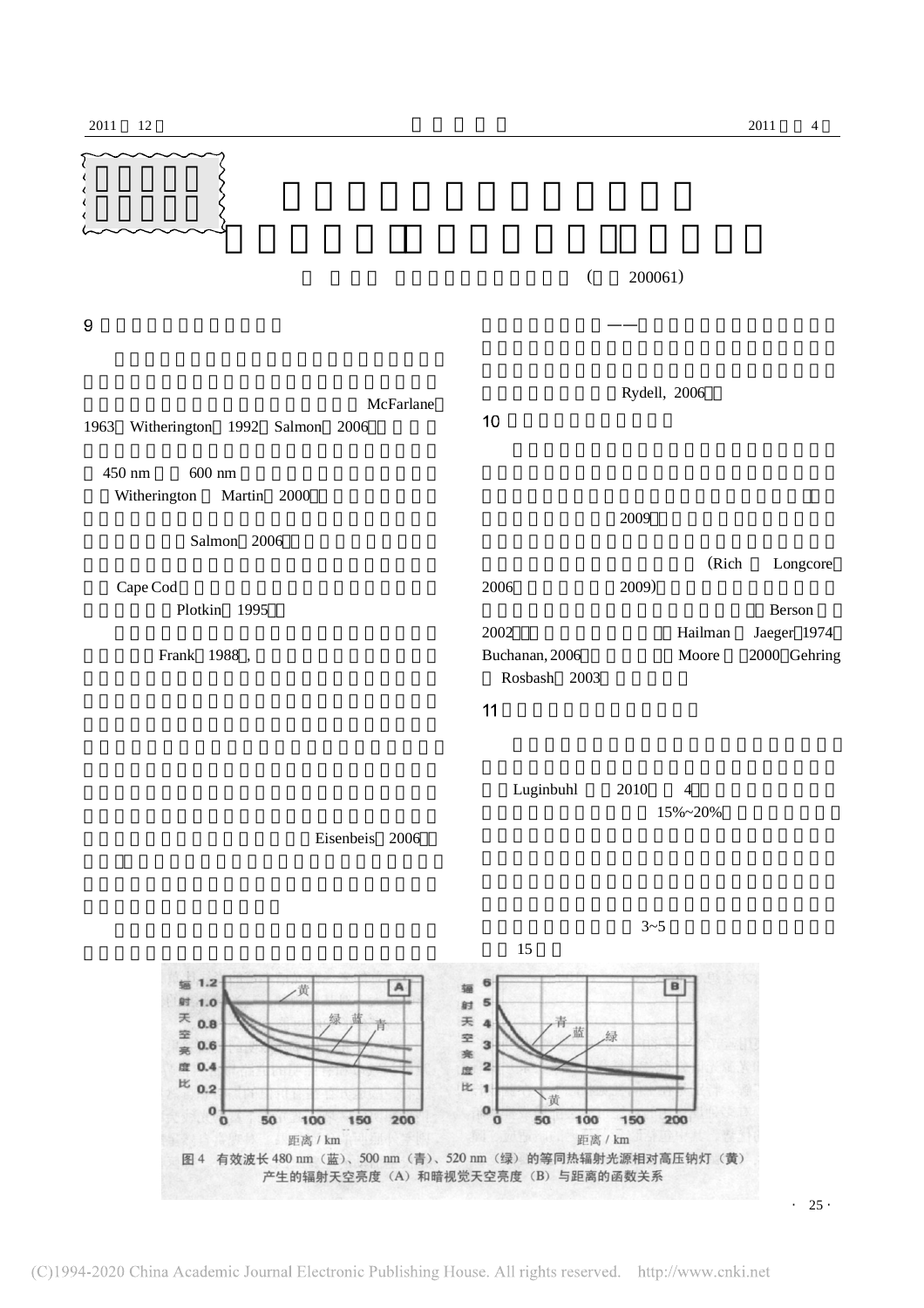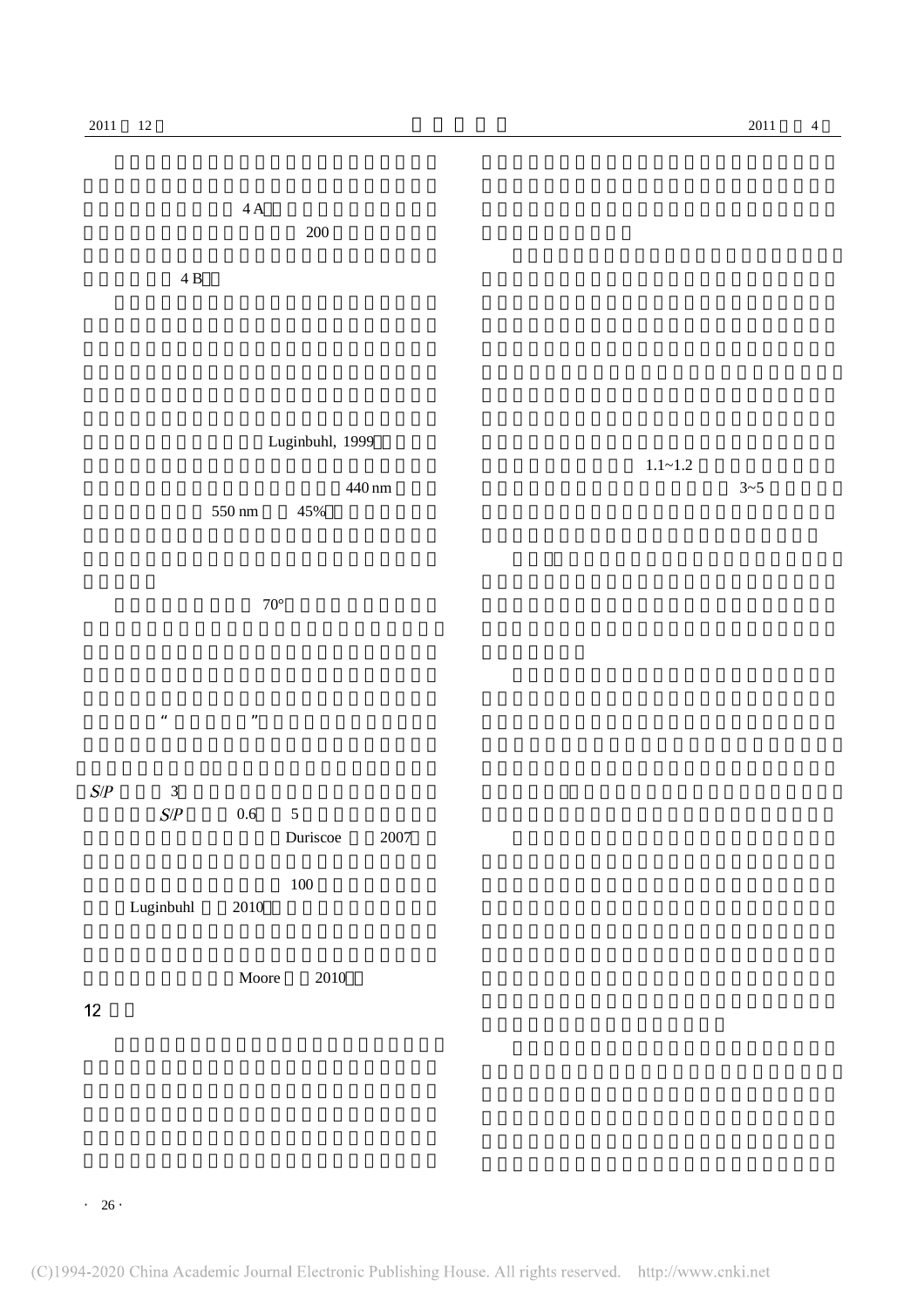

- [4] Berman, S., 1992, "Energy efficiency consequences of scotopic sensitivity," Journal of the Illuminating Engineering Society, winter 1992, pp. 3 – 14.
- [5] Berman, S. and Josefowicz, J., 2009, "Incorporating Spectrum Effects for Brightness Perception and Visual Detection at Mesopic Light Levels," LED Roadway Lighting Ltd.
- [6] Berson, D. M., Dunn, F. A. and Takao, M., 2002, "Phototransduction by retinal ganglion cells that set the circadian clock," Science 295: 1070 – 1073.
- [7] Blackwell, H. R., 1946, "Contrast threshold of the human eye," Journal of the Optical Society of America, 36 (11): 624-643.
- [8] Bouma, H., 1962, " Size of the static pupil as a function of wavelength and luminosity of the light incident on the human eye,"
- [21] Flannagan, M. J., Gellatly, M. J., Luoma, J., and Sivak, M., 1992, "A field study of discomfort glare from high-intensity discharge headlamps." Report No. HS-041 319, UMTRI-92-16, University of Michigan Transportation Research Institute, Ann Arbor, MI.
- [22] Frank, K. D., 1988, "Impact of Outdoor Lighting on Moths: An Assessment," Journal of the Lepidopterists' Society, 42:  $63 - 93$ .
- [23] Garstang, R. H., 1986, "Model for Night Sky Illumination, " Pub. Astron. Soc. Pacific, 98: 364 – 375.
- [24] Garstang, R. H., 1989, "Night-Sky Brightness at Observatories and Sites," Pub. Astron. Soc. Pacific, 101: 306 – 329.
- [25] Gehring, W. and Rosbash, M., 2003, "The coevolution of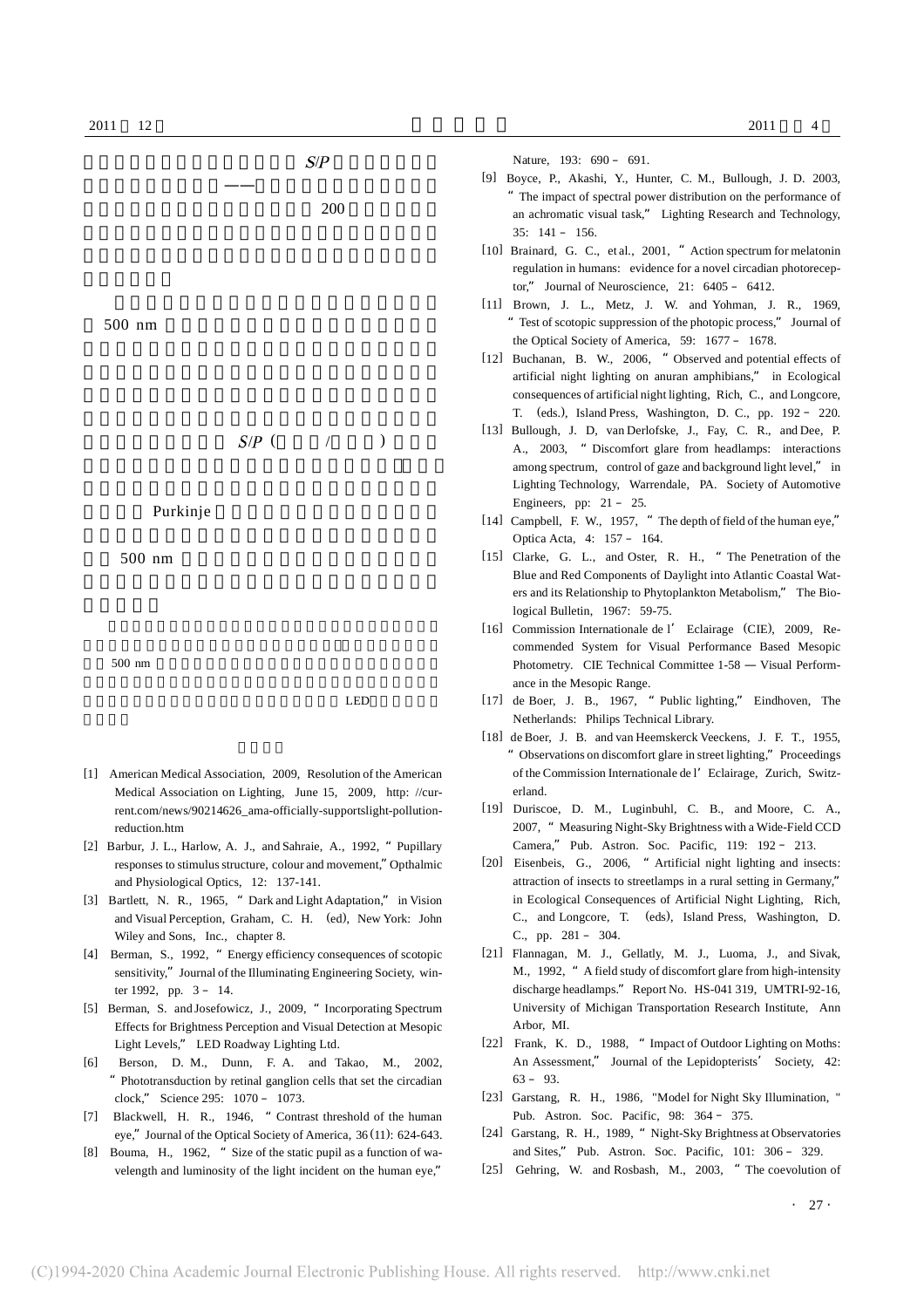blue-light photoreception and circadian rhythms," Journal of Molecular Evolution, 57: S286 – S289.

- [26] Goodman, T., et al., 2007, " Mesopic Visual Efficiency IV: A model with relevance to night-time driving and other applications," Lighting Research and Technology, 39: 365 – 392.
- [27] Hailman, J. P. and Jaeger, J. G., 1974, " Phototactic responses to spectrally dominant stimuli and use of colour vision by adult anuran amphibians: a comparative survey,"Anim. Behav. 22: 757 – 795.
- [28] He, Y., Bierman, A., Rea, M., 1998, "A system of mesopic photometry," Lighting Research Technology, 30: 175 – 181. Ikeda, M. and Shimozono, H., 1981, " Mesopic luminousefficiency function," Journal of the Optical Society of America, 71: 280 – 284.
- [29] Illuminating Engineering Society of North America (IESNA), 2008, "Light and Human Health: An Overview of the Impact of Optical Radiation on Visual, Circadian, Neuroendocrine and Neurobehavioral Responses." New York. Publication TM-18-08.
- [30] Illuminating Engineering Society of North America (IESNA), 2009, " Use of Spectral Weighting Functions for Compliance with IES Recommendations," PS-02-09.
- [31] Kimura, E. and Young, R. S. L., 1999, "S-cone contribution to pupillary responses evoked by chromatic flash offset," Vision Research, 39: 1189 – 1197.
- [32] Knox, J. F. and Keith, D. M., 2003, "Sources, Surfaces and Atmospheric Scattering: The Rayleigh Scatter Index," paper presented at the International Dark-Sky Association Annual General Meeting, March 2003.
- [33] Kooi, F. L. and Alferdinck, J. W. A. M., 2004, "Yellow lessens discomfort glare: physiological mechanism (s)," Report for the US Air Force, F-WR-2003-0023-H.
- [34] Lewin, I., 2001, "Lumen Effectiveness Multipliers for Outdoor Lighting Design,"Journal of the Illuminating Engineering Society, Summer, 2001, pp. 40 – 52.
- [35] Lewin, I., 1999, "Lamp Color and Visibility in Outdoor Lighting Design," developed from a Paper Delivered to the 1999 Conference of the Institution of Lighting Engineers, Portsmouth, England.
- [36] Lewis, A., 1999, "Visual performance as a function of spectral power distribution of light sources used for general outdoor lighting," Journal of the Illuminating Engineering Society, 28: 37  $-42.$
- [37] Longcore, T. and Rich, C., 2004, " Ecological light pollution," Frontiers in Ecology and the Environment, 2: 191-198.
- [38] Luginbuhl, C. B., 1999, "Why Astronomy Needs Low-Pressure Sodium Lighting," in Preserving the Astronomical Sky: Proceedings of the 196th Symposium of the International Astronomical Union, 12-16 July 1999, R. J. Cohen, W. T. Sullivan III, (eds.), Astronomical Society of the Pacific, San Francisco, pp.  $81 - 86$
- [39] Luginbuhl, C. B., Boley, P. A., Keith, D. M. and Moore, C. A., 2010, "The Impact of Light Source Spectral Distribution and Atmospheric Aerosols on Sky Glow," in preparation.
- [40] Mace, D. et al., 2001, " Countermeasures for Reducing the Effects of Headlight Glare," a report prepared for the AAA Foundation for Traffic Safety, Washington, DC.
- [41] McFarlane, R. W., 1963, "Disorientation of loggerhead hatchlings by artificial road lighting," Copeia, 1963: 153.
- [42] Mie, G., 1908, "Beitrage zur Optik trüber Medien, speziell kolloidaler Metallosungen," Leipzig, Ann. Phys. 330: 377.
- [43] Moore, C. A., Richman, A. M. and Chamberlain, V. D., 2010, "Finding Inspiration in the Face of Endangered Starry Nights," in Proceedings of the Sixth International Conference on The Inspiration of AstronomAical Phenomena, Venice 18-23 Oct. 2009, ASP Conference Series (in press).
- [44] Moore, M. V., et al., 2000, " Urban light pollution alters the daily vertical migration of Daphnia," Verhandlungen der Internationalen Vereinigung für Theoretische and Angewandte Limnologie, 27: 779 – 782.
- [45] Nightingale, B., Longcore, T., and Simenstad, C. A., 2006, "Artificial night lighting and fishes," in Ecological Consequences of Artificial Night Lighting, Rich, C. and Longcore, T. (eds.), Island Press, Washington, D. C., pp. 257 – 276.
- [46] Phillips, J. B. and Borland, S. C., 1992, "Behavioral evidence for the use of a lightdependent magnetoreception mechanism by a vertebrate," Nature 359: 142 – 144.
- [47] Plotkin, P. T. (ed.), 1995, "National Marine Fisheries Service and U. S. Fish and Wildlife Service Status Reviewsfor Sea Turtles Listed under the Endangered Species Act of 1973," National Marine Fisheries Service, Silver Spring, Maryland.
- [48] Provencio, I., et al., 2000, " A novel human opsin in the inner retina," Journal of Neuroscience, 20: 600 – 605.
- [49] Poot, H., et al., 2008. " Green light for nocturnally migrating birds," Ecology and Society 13: 47.
- [50] Rea, M., Bullough, J., Freyssinier-Nova, J., Bierman, A., 2004, "A proposed unified system of photometry," Lighting Research & Technology, 36: 85.
- [51] Rich, C. and Longcore, T., (eds.), 2006, "Ecological Consequences of Artificial Night Lighting," Washington D. C., Island Press.
- [52] Rose, A., 1948, "The Sensitivity Performance of the Human Eye on an Absolute Scale," Journal of the Optical Society of America, 38: 196 – 208.
- [53] Royal Commission on Environmental Pollution, 2009, Artificial Light in the Environment, The Stationary Office, 11/2009.
- [54] Rydell, J., 2006, " Bats and their insect prey at streetlights," in Ecological Consequences of Artificial Night Lighting, Rich, C., and Longcore, T., (eds), Island Press, Washington, D. C., pp. 43 – 60.
- [55] Rydell and Speakman, 1994, " Evolution of nocturnality in bats: Potential competitors and predators during their early history," Biological Journal of the Linnean Society, 54: 183 – 191.
- [56] Salmon, M., 2006, "Protecting sea turtles from artificial night lighting at Florida' soceanic beaches," in Ecological Consequences of Artificial Night Lighting, Rich, C., and Longcore, T., (eds), Island Press, Washington, D. C., pp. 141 – 168.
- [57] Sagawa, K. and Takeichi, K., 1986, "Spectral luminous efficiency function in the mesopic range," Journal of the Optical Society of America, 3: 71.
- [58] Stevens, R. G., et al., 2007, " Meeting Report: The Role of Environmental Lighting and Circadian Disruption in Cancer and Other Diseases," in Environ Health Perspectives 115: 1357-1362.

 $. 28.$